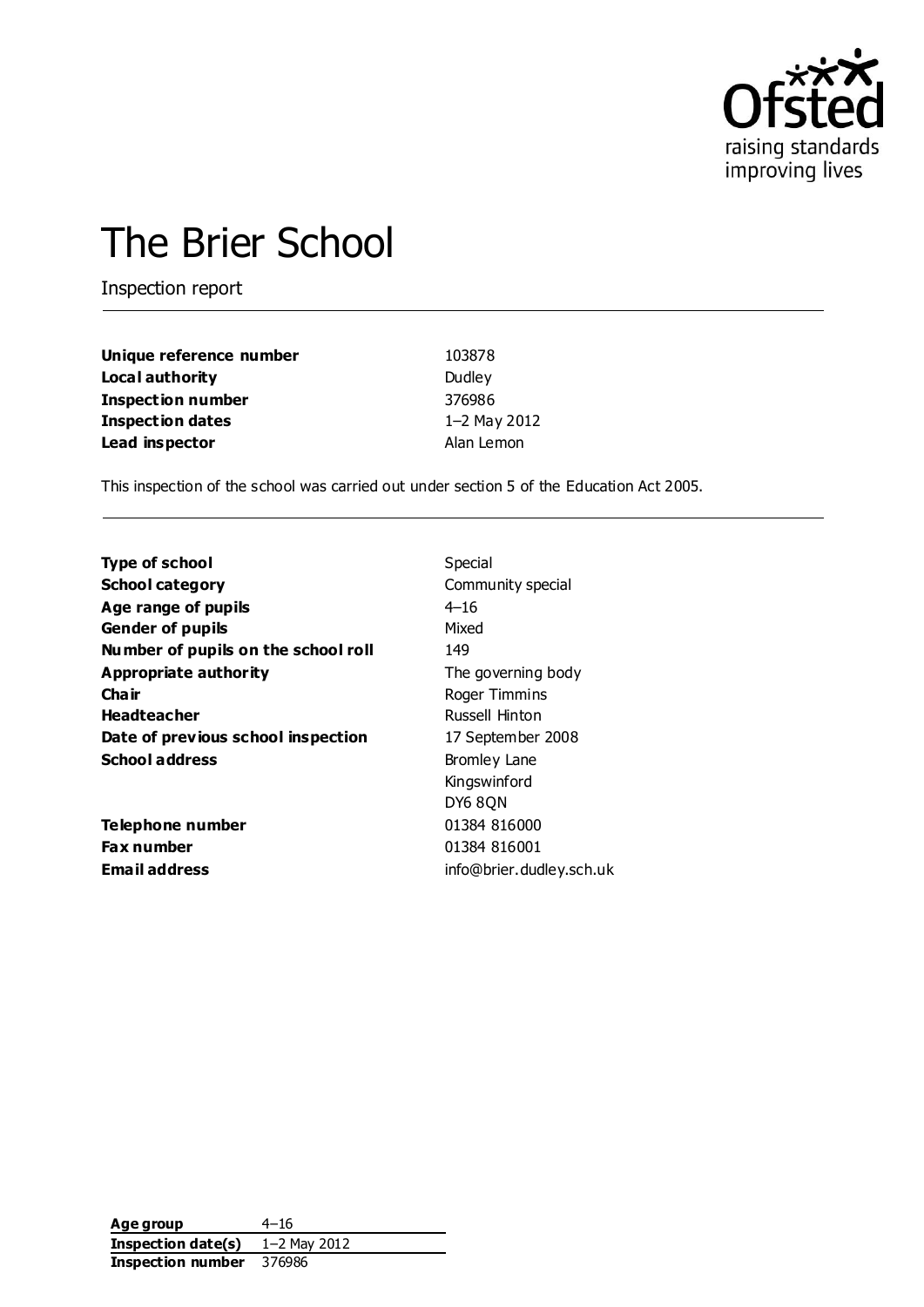

You can use Parent View to give Ofsted your opinion on your child's school. Ofsted will use the information parents and carers provide when deciding which schools to inspect and when.

You can also use Parent View to find out what other parents and carers think about schools in England. You can visit [www.parentview.ofsted.gov.uk,](http://www.parentview.ofsted.gov.uk/) or look for the link on the main Ofsted website: [www.ofsted.gov.uk](http://www.ofsted.gov.uk/)

The Office for Standards in Education, Children's Services and Skills (Ofsted) regulates and inspects to achieve excellence in the care of children and young people, and in education and skills for learners of all ages. It regulates and inspects childcare and children's social care, and inspects the Children and Family Court Advisory Support Service (Cafcass), schools, colleges, initial teacher training, work-based learning and skills training, adult and community learning, and education and training in prisons and other secure establishments. It assesses council children's services, and inspects services for looked after children, safeguarding and child protection.

Further copies of this report are obtainable from the school. Under the Education Act 2005, the school must provide a copy of this report free of charge to certain categories of people. A charge not exceeding the full cost of reproduction may be made for any other copies supplied.

If you would like a copy of this document in a different format, such as large print or Braille, please telephone 0300 123 4234, or email enquiries@ofsted.gov.uk.

You may copy all or parts of this document for non-commercial educational purposes, as long as you give details of the source and date of publication and do not alter the information in any way.

To receive regular email alerts about new publications, including survey reports and school inspection reports, please visit our website and go to 'Subscribe'.

Piccadilly Gate Store St **Manchester** M1 2WD

T: 0300 123 4234 Textphone: 0161 618 8524 E: enquiries@ofsted.gov.uk W: www.ofsted.gov.uk



© Crown copyright 2012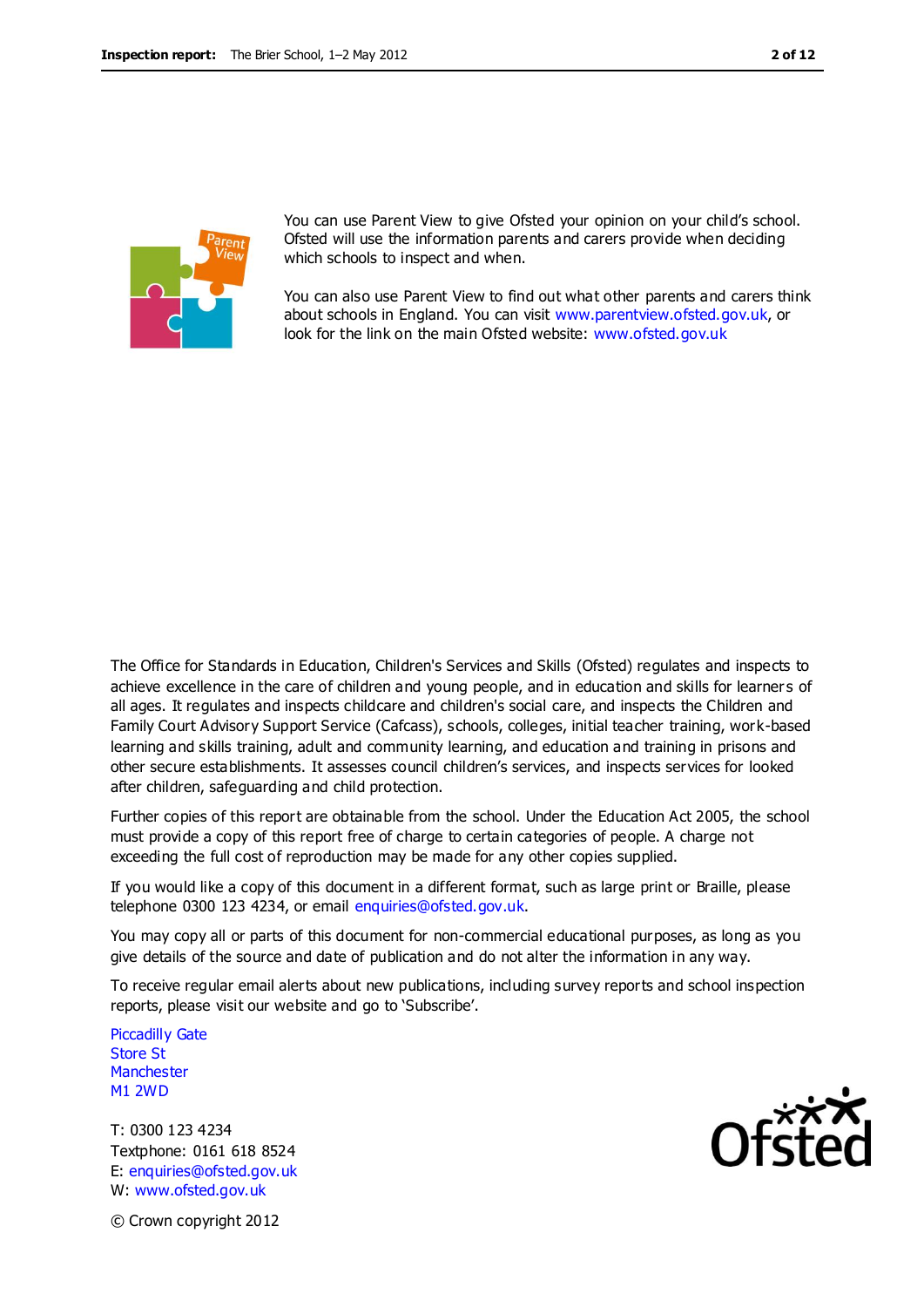# **Introduction**

Inspection team

Rosemary Mackenzie **Additional Inspector** 

Alan Lemon and Additional Inspector

This inspection was carried out with two days' notice. Eighteen lessons were observed involving 16 teachers. Meetings were held with a group of pupils, representatives of the governing body and staff. Inspectors observed the school's work and looked at important school documentation including its self evaluation, data on pupils' performance, school improvement plans, policies and procedures for safeguarding pupils. The inspection team scrutinised 72 questionnaires received from parents and carers along with questionnaires from staff and pupils.

# **Information about the school**

The school provides for pupils with disabilities and those with special educational needs. Pupils have moderate learning difficulties and in addition to these a significant number have an autism spectrum condition. An increasing number of pupils enter the school with severe learning and communication difficulties. The proportion of pupils known to be eligible for free school meals is well above average.

The school shares a site with a mainstream primary and secondary school. Some pupils attend these schools for part of their education as well as other schools and college.

The school has held the Inclusion Mark since 2009. In May 2009 the headteacher was designated a National Leader in Education and the school gained National Support School status.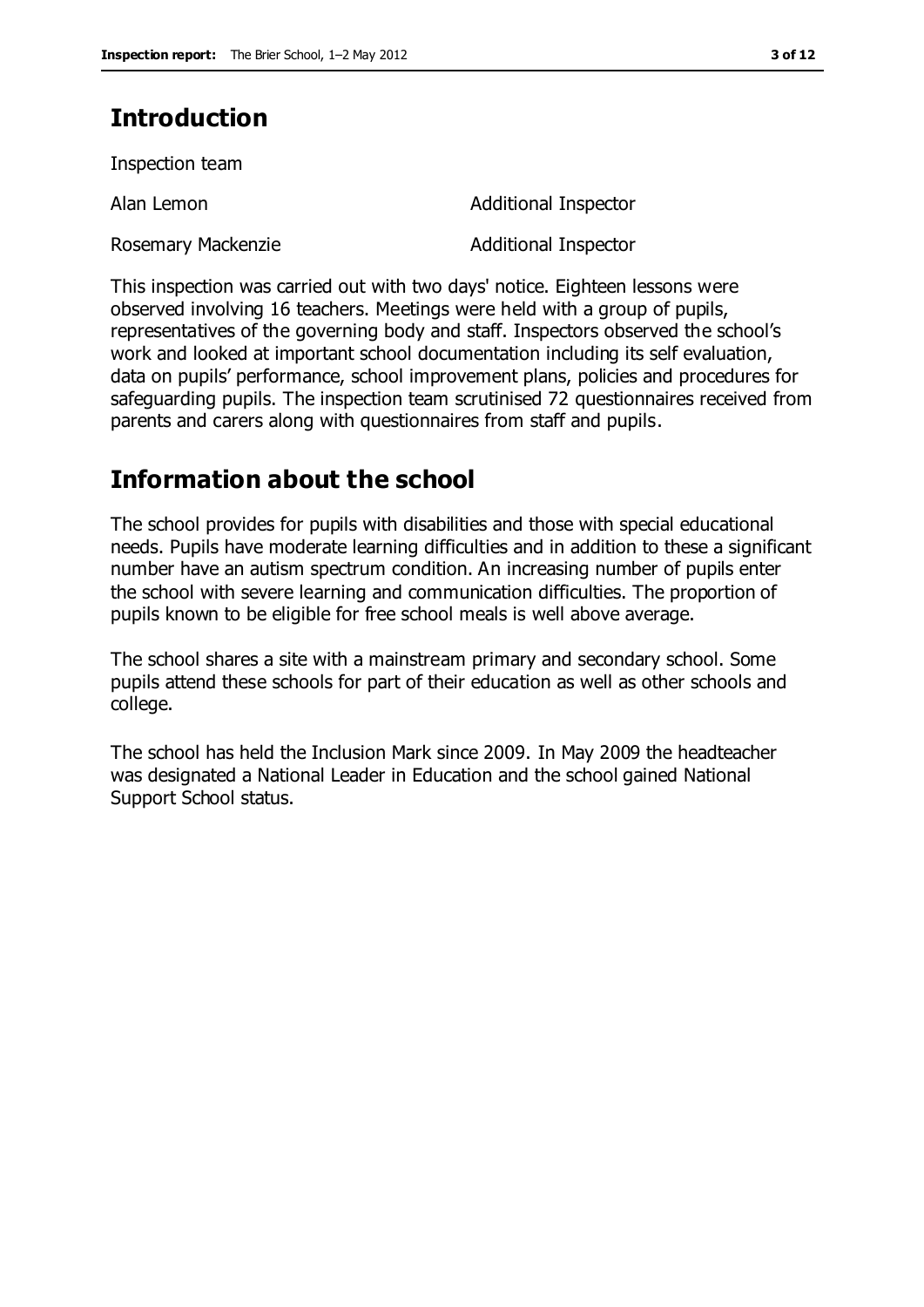## **Inspection judgements**

| <b>Overall effectiveness</b>          |  |
|---------------------------------------|--|
|                                       |  |
| <b>Achievement of pupils</b>          |  |
| <b>Quality of teaching</b>            |  |
| <b>Behaviour and safety of pupils</b> |  |
| <b>Leadership and management</b>      |  |

## **Key findings**

- This is an outstanding school as a result of leaders' high expectations inspiring staff to work resolutely and ensure pupils' outstanding achievement and the excellent promotion of their spiritual, moral, social and cultural development.
- **Pupils learn at a rapid pace and achieve challenging targets. Whatever their** starting points, they develop knowledge, skills and understanding systematically and very quickly. This prepares them very well for the future. In lessons and over time they make much more progress than expected particularly in improving communication, literacy and numeracy skills.
- Teachers set high expectations for pupils and are experts in supporting pupils learning. Assessment is used very effectively and gives sharp focus to planning pupils' learning and support. Lessons are lively and interesting, allowing pupils to enjoy learning and be encouraged to work hard. There are opportunities for pupils to develop their independence, although on a few occasions these are not always used to the full.
- Pupils make considerable efforts to behave well, stay safe and encourage others to do likewise. Staff manage pupils' behaviour expertly and plan carefully the management of challenging behaviour. They have very effectively encouraged pupils to take responsibility for their own behaviour, in particular by getting them to agree rules and a code of conduct. Pupils have very positive attitudes to learning. They settle down to work quickly, sustain concentration and work hard.
- Leaders are very sharply focused on raising achievement and they resolutely drive the improvement of the school's provision. A comprehensive and accurate evaluation of pupils' progress and teaching gives leaders a substantial capacity to develop staff as highly effective practitioners. The curriculum is finely tuned in providing the learning opportunities to meet the wide range of pupils' needs. Well-developed partnerships with mainstream schools and colleges ensure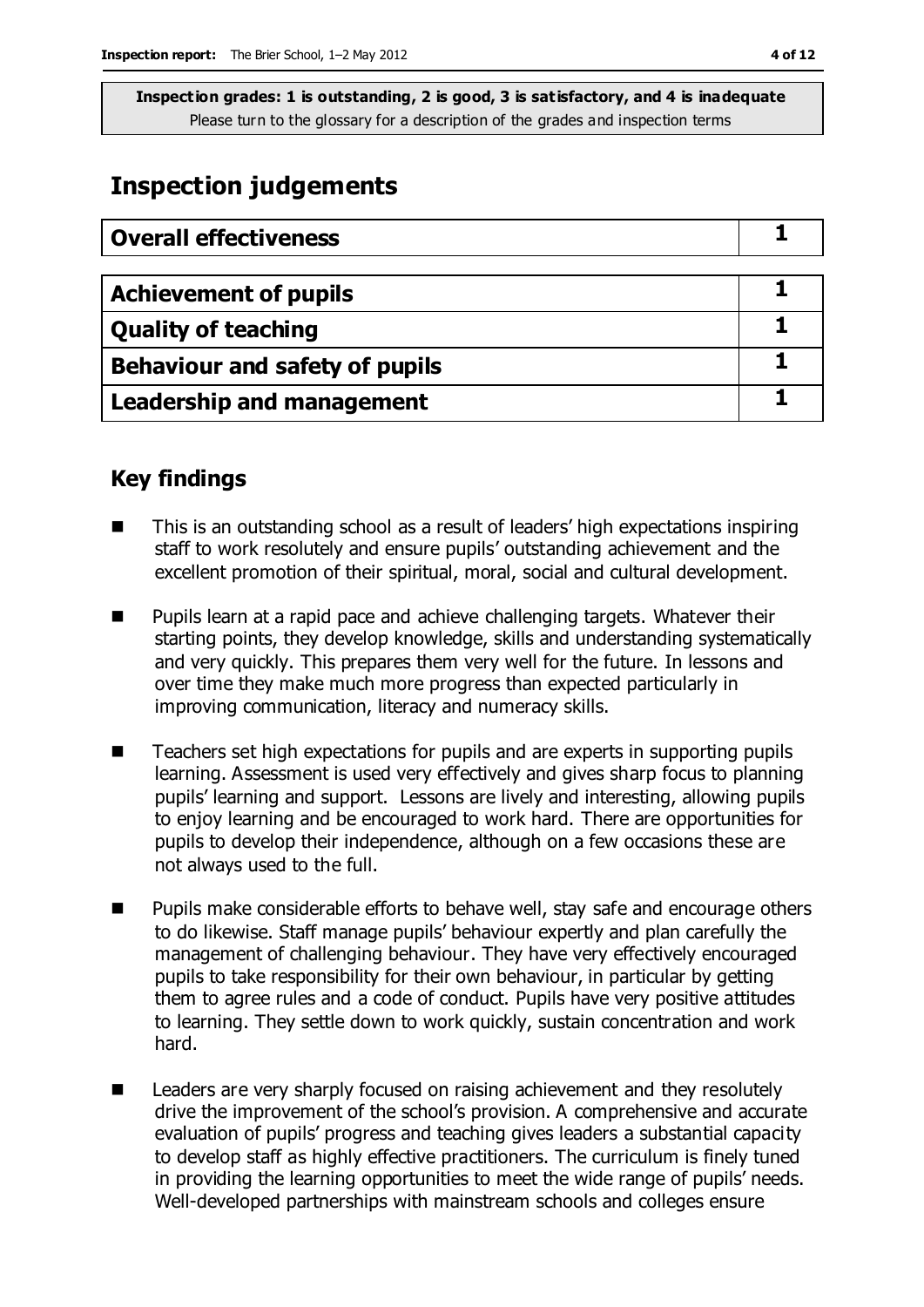pupils have the opportunities and challenges to achieve highly. Pupils are given a wealth of experiences which promote their self-confidence and positive regard for others. This ensures they leave school as extremely well-rounded individuals.

### **What does the school need to do to improve further?**

- Sharpen the focus on the further promotion pupils' independence by:
	- auditing all the potential opportunities in lessons for independent learning
	- planning and approaching lessons in ways that give more scope for pupils to be active learners and take greater charge of their learning.

## **Main report**

#### **Achievement of pupils**

Pupils develop as very effective learners and make rapid progress, often from very low starting points. Right across the school, pupils express very positive attitudes to learning in response to the high expectations set by staff. Their progress is monitored very closely so that no pupil falls behind. The expectations set for each pupil are expertly adapted and reflect the different challenges of which they are capable. This means targets are appropriate and ambitiously aimed at stretching each pupil. Pupils' achievement of very challenging targets means that they are making much more progress than expected, which places the school in the top rank of similar schools. Parents and carers are extremely pleased with the progress their children are making.

Pupils adhere to well-defined routines which help them settle, pay attention and follow instructions. At the start of the day, the Reception children and Key Stage 1 pupils who work together are very competent in managing expectations for marking themselves present and engaging fully in early morning activities. They have learnt to enjoy working together and take full advantage of the well-planned opportunities to speak and listen to others and read their news from home. The skills of reading are learnt very effectively. In relation to the expectations for Early Years Foundation Stage even though children finish Reception well below average their progress is outstanding across all areas of learning as a result of highly effective provision for meeting their needs.

In Years 4 and 5, pupils link letters and sounds accurately, breaking longer words down and they often read these correctly. The meaning of familiar words is well developed and pupils in Years 1 and 2 put together pairs of words such as the 'green ball' or the 'soft toy'. Through intensive and expert support, pupils with severe communication difficulties learn to recognise and use a range signs and symbols, improving their capacity significantly to express themselves and make choices. Pupils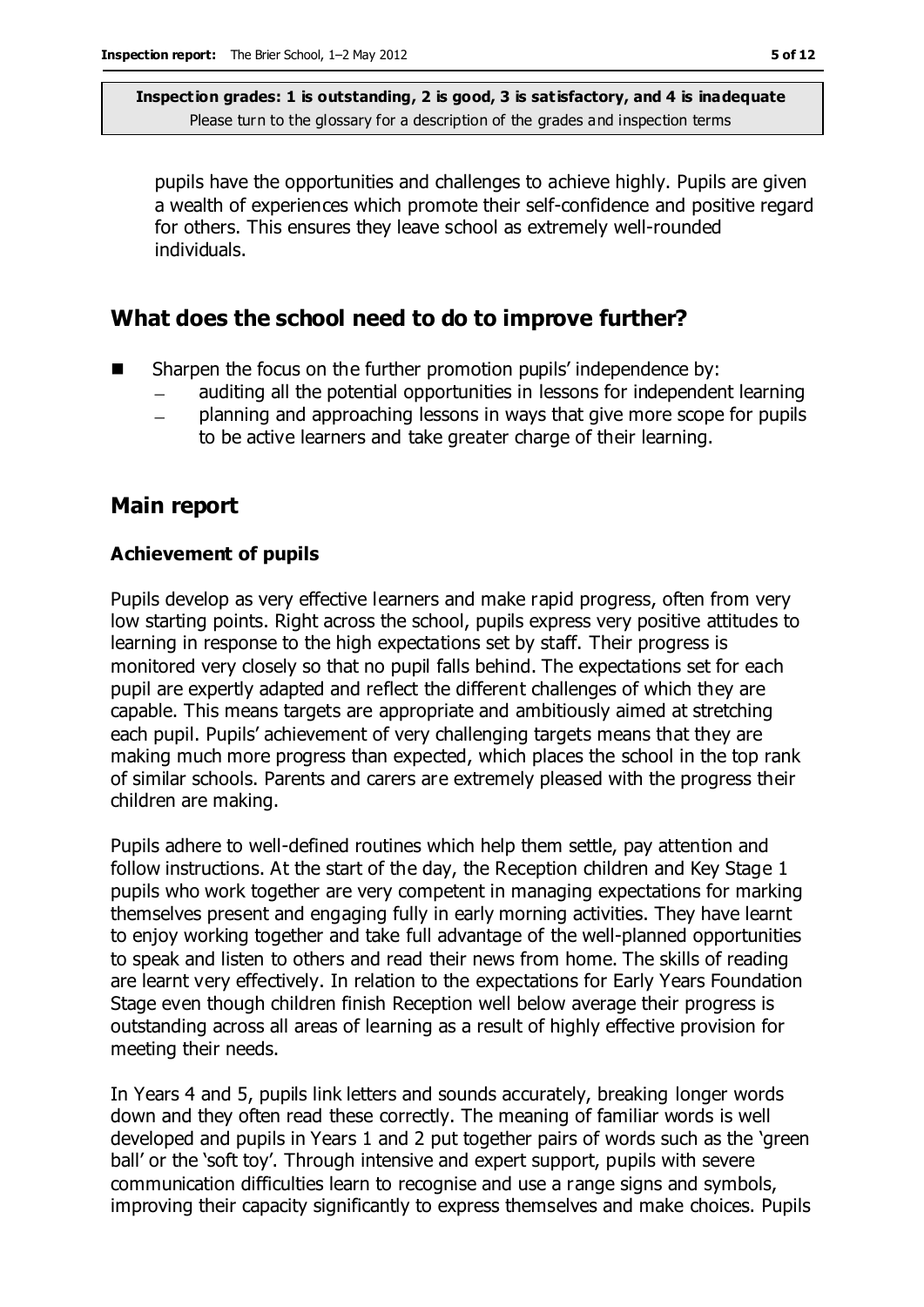improve their literacy skills and make substantial progress in reading and writing. Pupils read regularly by themselves and to staff. In Key Stage 4, students maintain their own reading record. They enjoy reading and discuss knowledgeably the plot and characters in stories. Writing is developed and thoroughly well consolidated over time.

Handwriting from an early stage is well formed and legible and progress is fast towards pupils writing sentences to express their thoughts and record information. Pupils' number skills are often exceptionally well developed and they use these very skilfully to solve problems. Year 2 and 3 pupils working together made up sums of money using different combinations of coins. They were very adept in counting in steps of two, five 10 and 20 to answer problems. A few students with an autism spectrum condition have a talent for mathematics and they take part in GCSE lessons in the adjacent secondary school and are achieving highly. More able students in Key Stage 4 follow GCSE and Entry Level courses in their strong subjects. Two students each recently attained five A\*-C GCSE passes, studying between school, the secondary school and college. Over many years students leaving school at the end of Year 11 have gone onto college to pursue a variety of further education courses.

#### **Quality of teaching**

Teachers, their classroom assistants and support staff are highly expert in meeting the range of pupils' needs. Staff provide much reassurance and encouragement especially through the strong relationships they have with pupils. This gives pupils confidence and they emulate the values staff express in their willingness to cooperate, work hard and show high regard for others. They have established many very effective strategies and resources to support different pupils and promote their learning and progress. Their professional development is comprehensive, up-to-date and stays ahead of changing demands as pupils with new and different needs arrive. Staff know pupils well as a result of the very positive rapport they develop with them and through close contact with their parents, carers and the professionals involved. Scrutiny of questionnaires reveals that all parents and carers strongly agree their children are well taught.

Thorough assessment keeps teachers closely informed about each pupil and their progress. An outstanding information and communication technology lesson planned a variety of challenging work matching a wide range of abilities, creating enjoyable activities which most pupils managed independently. More-able pupils developed word-processing skills, keying letters quickly and accurately, whereas lower-attaining pupils programmed a robotic toy with a good amount of independence to move in the way they had planned. Teachers make conscious efforts to promote independence but sometimes leave students too passive in lessons by overestimating the amount of teacher talk necessary, thus reducing their scope to be as active in learning as possible.

The large majority of lessons are taught in lively, enjoyable ways and their pace is very well adjusted to challenge pupils. Pupils with autism spectrum conditions were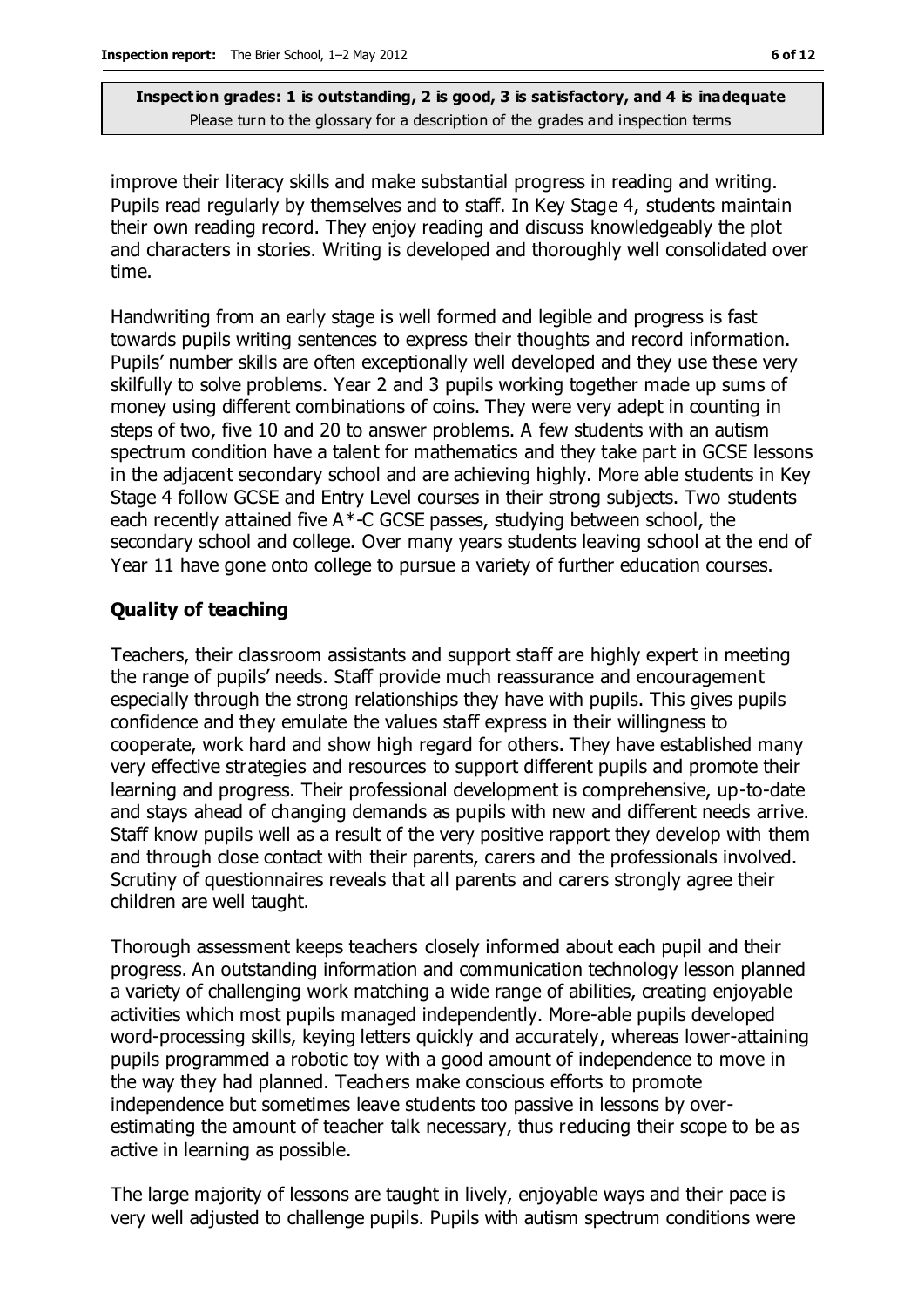inspired and greatly encouraged to speak and listen by presenting the weather forecast in front of a large weather map. They scripted their report and presented this with great self-confidence using their geography knowledge to name cities, regions and mountains in the British Isles. The priority given to pupils learning to read is very evident across the school, in every classroom and in the additional support outside lessons. Book resources and their age-appropriateness are very good. Linking letters and sounds is taught expertly and pupils' intonation of sounds and the effectiveness of their use in reading words are rigorously checked and if necessary corrected in lessons.

#### **Behaviour and safety of pupils**

Pupils enjoy school and their attendance is above average. Attitudes to learning are outstanding. At a very consistent level across the school, pupils settle quickly to work in all lessons, sustain concentration for good periods of time and take an interest in learning by contributing ideas and opinions. From the earliest stage they understand the high expectations staff set and value the warm supportive atmosphere emanating from this. They are included in deciding the best ways of promoting good behaviour and have agreed codes of conduct, rewards and sanctions appropriate to their age. As a result, pupils develop, and are seen to have, a strong sense of responsibility for their own behaviour. By example and through their calmness, they encourage others to behave well. The school is diligent in recording incidents of bullying which are very few. Pupils are content that they are not harassed in any way by others and this is reflected in parents' and carers' views. Pupils are taught about the different forms of bullying and recently the school has raised their awareness of the risks posed by the use of the internet and how to avoid these.

Pupils' behaviour is managed very effectively. Staff implement consistently clear strategies promoting a calm, orderly school. Pupils whose behaviour is challenging are thoroughly assessed and comprehensive plans to support them ensure they stay settled and happy. There are very few instances of staff having to intervene directly to manage disruption and as few instances of pupils needing to be reminded to behave well. Almost all parents and carers believe behaviour is good as do the great majority of pupils. Almost all pupils say they feel safe and the same proportion of parents and carers share this view.

#### **Leadership and management**

Senior leaders set high expectations. They have maintained the school's outstanding status by driving the improvement of provision very effectively, particularly by responding to the increasing complexity in pupils' disabilities and special educational needs. The school has a substantial capacity for on-going improvement which is very effectively supported by the contribution of the governing body, in particular their help in developing the school's financial strategy which has made possible improvements in information and communication technology resources. This is underpinned by their very accurate picture of pupils' progress and the quality of teaching. Leaders are resolute in developing teaching and closing any gaps in pupils'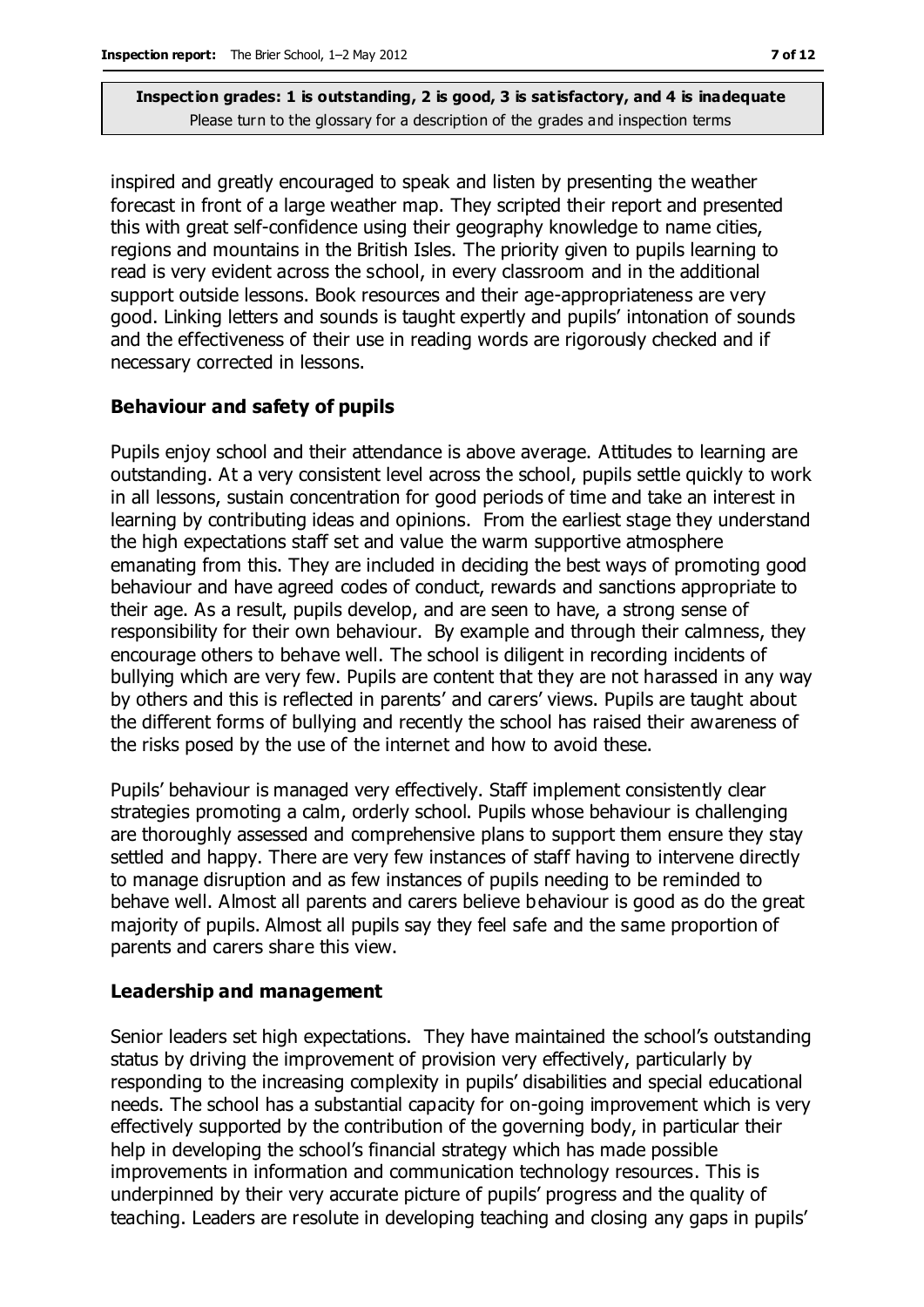performance. Teaching is distinguished by the breadth of experience and expertise of staff. Their training is comprehensive and responsive to changes in pupils' needs. Performance management underpins the staff's strong ambition and encourages in staff a culture of professionalism and a cohesive teamwork. Determined leadership across the school achieves outstanding outcomes for individuals. The school is strongly committed to the well-being and success of all pupils. The arrangements for safeguarding pupils are robust, equality is promoted resolutely and staff do not tolerate discrimination.

Partnerships with schools and colleges broaden the curriculum by ensuring pupils have all of the appropriate opportunities to learn and achieve. The curriculum overall is thoroughly well developed with opportunities for pupils to learn key skills and enjoy a wealth of experiences preparing them for the future. Pupils' excellent spiritual, moral, social and cultural development is at the heart of their work and activities. The curriculum develops pupils' knowledge of the world and other cultures. Assemblies and religious education explore the beliefs and values of world religions. The daily assemblies always include some hearty singing which uplifts pupils and raises their spirits enormously. The engagement with parents and carers and links with external agencies are well established in providing a very effective network of support.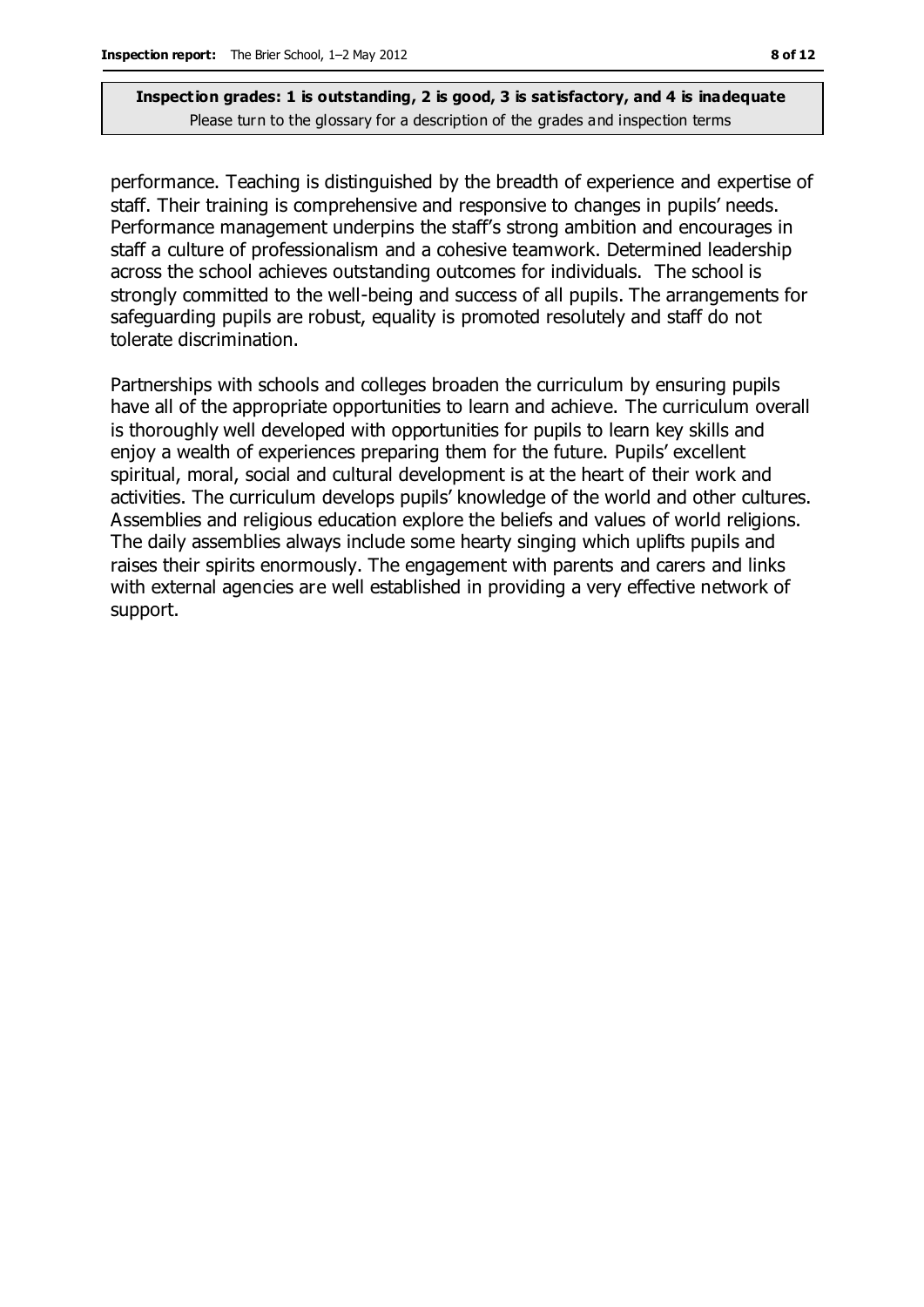# **Glossary**

## **What inspection judgements mean**

| Grade   | <b>Judgement</b> | <b>Description</b>                                            |
|---------|------------------|---------------------------------------------------------------|
| Grade 1 | Outstanding      | These features are highly effective. An outstanding           |
|         |                  | school provides exceptionally well for all its pupils' needs. |
| Grade 2 | Good             | These are very positive features of a school. A school        |
|         |                  | that is good is serving its pupils well.                      |
| Grade 3 | Satisfactory     | These features are of reasonable quality. A satisfactory      |
|         |                  | school is providing adequately for its pupils.                |
| Grade 4 | Inadequate       | These features are not of an acceptable standard. An          |
|         |                  | inadequate school needs to make significant                   |
|         |                  | improvement in order to meet the needs of its pupils.         |
|         |                  | Ofsted inspectors will make further visits until it           |
|         |                  | improves.                                                     |

## **Overall effectiveness of schools**

|                       | Overall effectiveness judgement (percentage of schools) |      |                     |                   |
|-----------------------|---------------------------------------------------------|------|---------------------|-------------------|
| <b>Type of school</b> | <b>Outstanding</b>                                      | Good | <b>Satisfactory</b> | <b>Inadequate</b> |
| Nursery schools       | 54                                                      | 42   |                     |                   |
| Primary schools       | 14                                                      | 49   | 32                  |                   |
| Secondary             | 20                                                      | 39   | 34                  |                   |
| schools               |                                                         |      |                     |                   |
| Special schools       | 33                                                      | 45   | 20                  |                   |
| Pupil referral        |                                                         | 55   | 28                  |                   |
| units                 |                                                         |      |                     |                   |
| All schools           | 16                                                      | 47   | 31                  |                   |

New school inspection arrangements have been introduced from 1 January 2012. This means that inspectors make judgements that were not made previously.

The data in the table above are for the period 1 September to 31 December 2011 and represent judgements that were made under the school inspection arrangements that were introduced on 1 September 2009. These data are consistent with the latest published official statistics about maintained school inspection outcomes (see [www.ofsted.gov.uk\)](http://www.ofsted.gov.uk/).

The sample of schools inspected during 2010/11 was not representative of all schools nationally, as weaker schools are inspected more frequently than good or outstanding schools.

Primary schools include primary academy converters. Secondary schools include secondary academy converters, sponsor-led academies and city technology colleges. Special schools include special academy converters and non-maintained special schools.

Percentages are rounded and do not always add exactly to 100.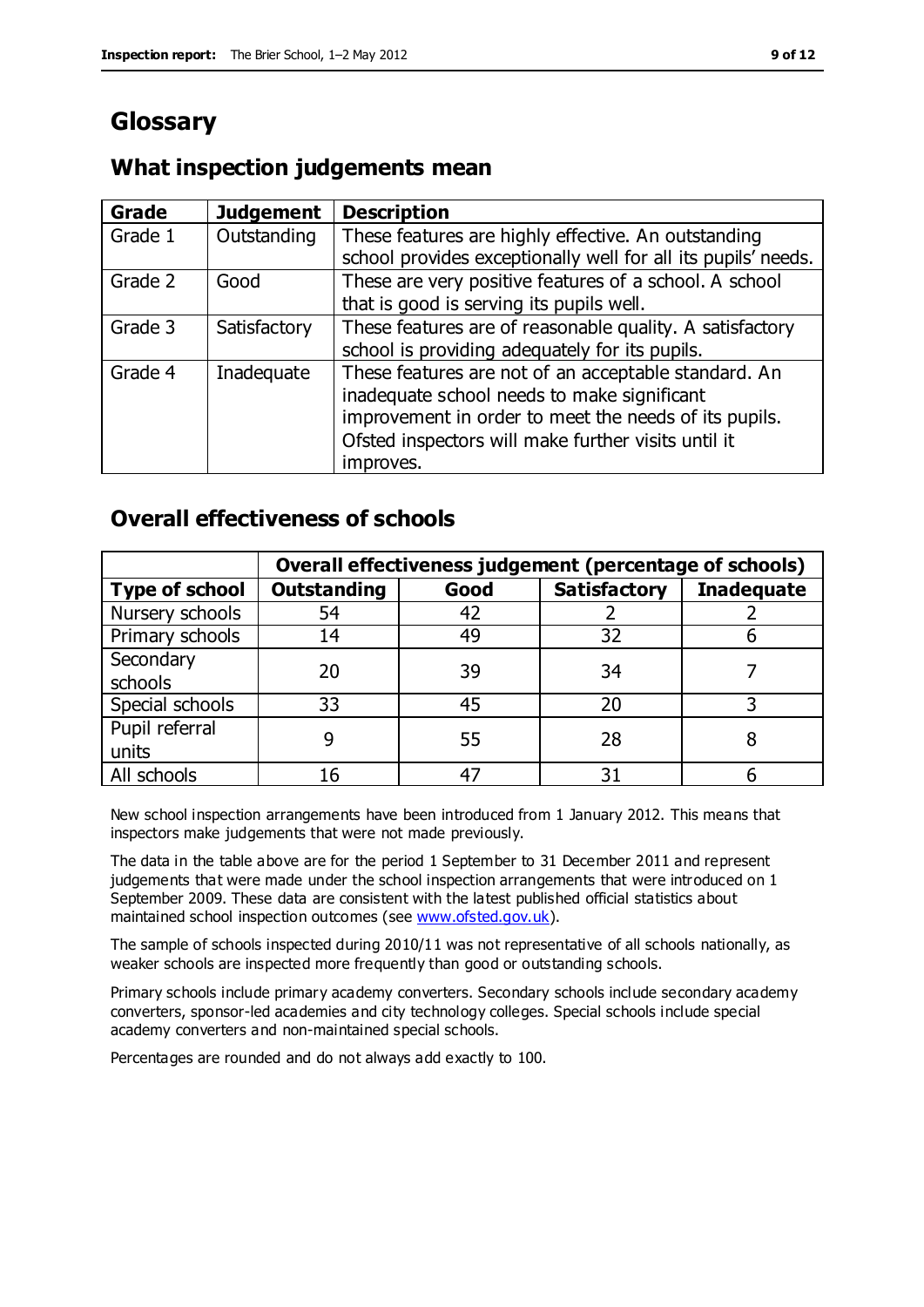# **Common terminology used by inspectors**

| Achievement:                  | the progress and success of a pupil in their<br>learning and development taking account of their<br>attainment.                                                                                                        |
|-------------------------------|------------------------------------------------------------------------------------------------------------------------------------------------------------------------------------------------------------------------|
| Attainment:                   | the standard of the pupils' work shown by test and<br>examination results and in lessons.                                                                                                                              |
| Attendance:                   | the regular attendance of pupils at school and in<br>lessons, taking into account the school's efforts to<br>encourage good attendance.                                                                                |
| Behaviour:                    | how well pupils behave in lessons, with emphasis<br>on their attitude to learning. Pupils' punctuality to<br>lessons and their conduct around the school.                                                              |
| Capacity to improve:          | the proven ability of the school to continue<br>improving based on its self-evaluation and what<br>the school has accomplished so far and on the<br>quality of its systems to maintain improvement.                    |
| Floor standards:              | the national minimum expectation of attainment<br>and progression measures.                                                                                                                                            |
| Leadership and management:    | the contribution of all the staff with responsibilities,<br>not just the governors and headteacher, to<br>identifying priorities, directing and motivating staff<br>and running the school.                            |
| Learning:                     | how well pupils acquire knowledge, develop their<br>understanding, learn and practise skills and are<br>developing their competence as learners.                                                                       |
| <b>Overall effectiveness:</b> | inspectors form a judgement on a school's overall<br>effectiveness based on the findings from their<br>inspection of the school.                                                                                       |
| Progress:                     | the rate at which pupils are learning in lessons and<br>over longer periods of time. It is often measured<br>by comparing the pupils' attainment at the end of a<br>key stage with their attainment when they started. |
| Safety:                       | how safe pupils are in school, including in lessons;<br>and their understanding of risks. Pupils' freedom<br>from bullying and harassment. How well the school<br>promotes safety, for example e-learning.             |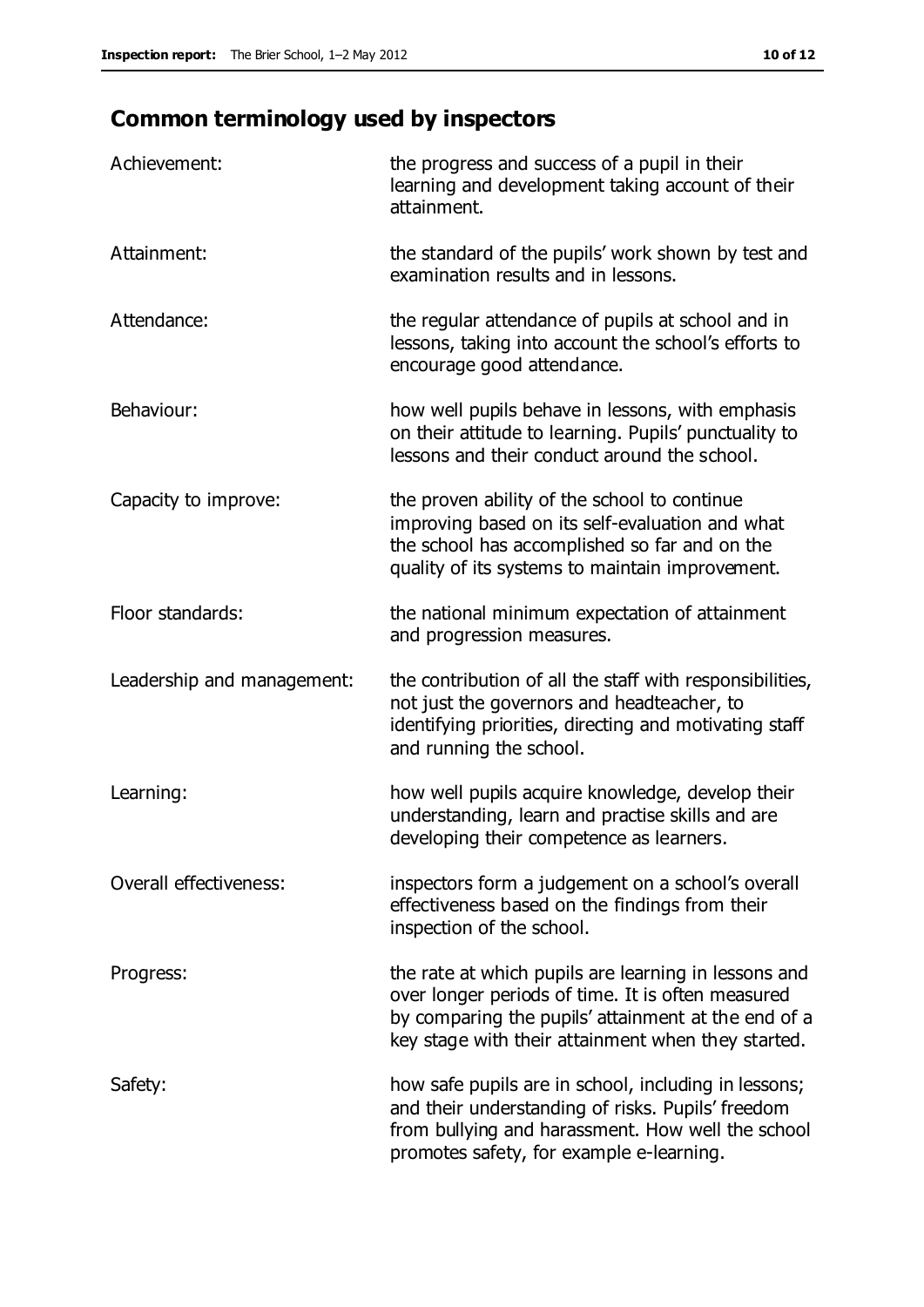#### **This letter is provided for the school, parents and carers to share with their children. It describes Ofsted's main findings from the inspection of their school.**



3 May 2012

Dear Pupils

#### **Inspection of The Brier School, Kingswinford, DY6 8QN.**

Thank you for the very warm welcome when we visited your school and many thanks also to the pupils we spoke to. Your school got top marks and it is an outstanding school.

These are some of its strongest features.

- You are making very fast progress in reading, writing and mathematics and over time your achievement is outstanding.
- **Teaching is outstanding. You said you enjoy lessons and you were enjoying the** ones we saw. Lessons are lively and your work is made interesting and fun. Activities are challenging and you have to use all of your ability to finish them. Often you are able to use your initiative in lessons and take charge of your learning but not in every lesson.
- You behave outstandingly well throughout the school day by managing your own behaviour very well, being co-operative, friendly and helpful.
- The headteacher and staff are very successful at improving the school and making sure you have the very best opportunities to learn, make progress and be well prepared for the future.

I have asked the headteacher to use all the opportunities there are in lessons for you to learn as independently as possible. You have the confidence and skills to make choices, take risks and work together free from the immediate control of your teacher. I wish you all the very best for the future.

Yours sincerely

Alan Lemon Lead inspector